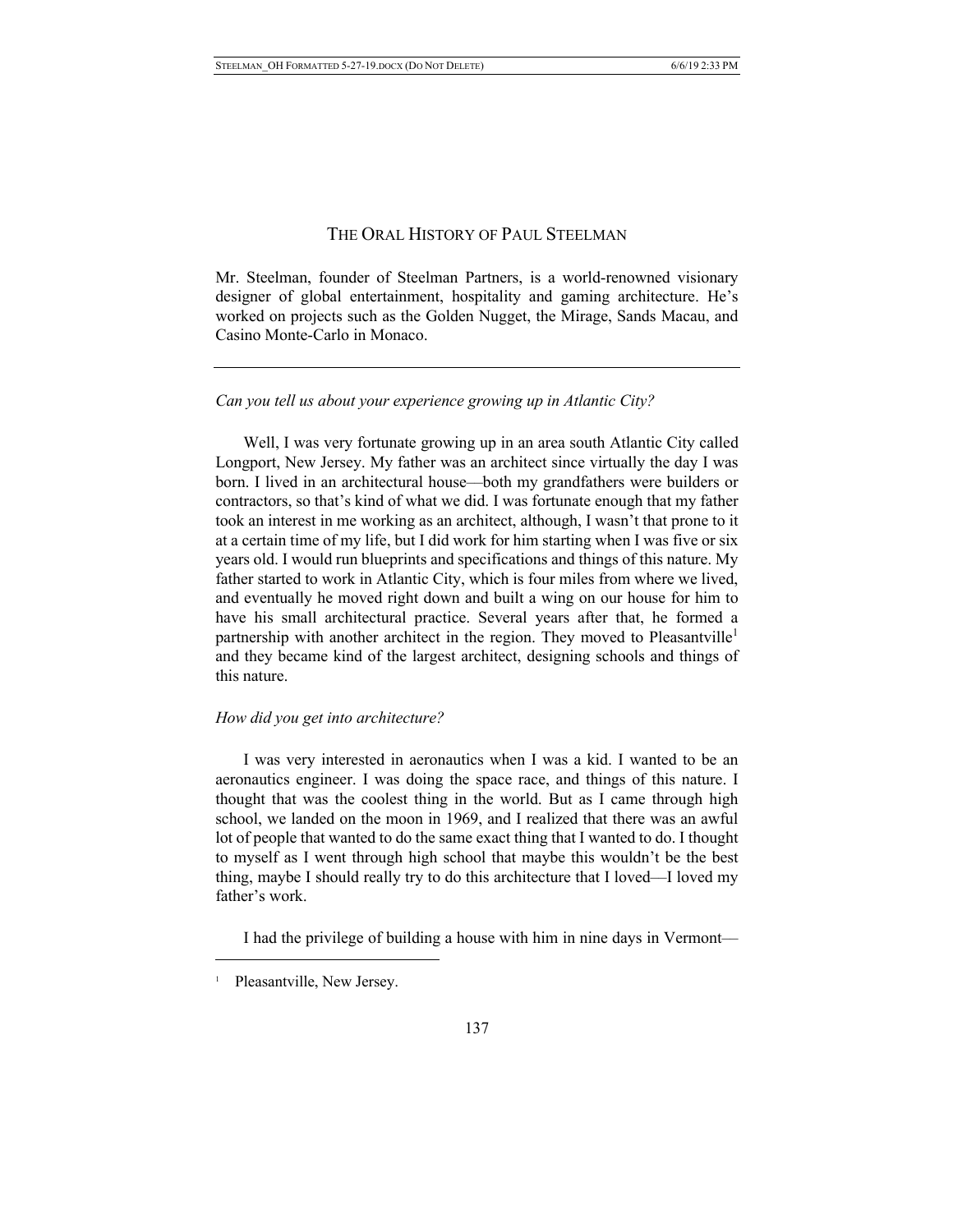# 138 *UNLV GAMING LAW JOURNAL* [Vol. 9:137

we built a pre-fabricated house and then assembled it in nine days. It was one of the highlights of my young life when I was twelve or thirteen years old. It was a ski house that we used approximately until I went to college as a matter of fact. Growing up in Atlantic City was kind of a unique place. It was a summer town, so it was kind of sleepy in the winter. My father did a lot of schools and a lot of funeral homes and car dealerships and things of this nature. But, all of a sudden when I graduated from college—I went to Clemson University—I was very happy to go to Clemson, and I graduated with a Bachelor of Science in the field of Architecture and a four-year degree. I decided to come home to New Jersey to work, although I had several job offers in South Carolina.

When I got home to New Jersey, I worked for my father for about a yearhe wanted me to work for him. After about a year, I got a job which I thought was a very exciting job—it was a city planning job as Atlantic City had just voted for casino gambling. Which, in1976, Atlantic City made a positive vote for casino gambling. I graduate college in 1977. For me to work with all the greats in the business, I thought my father would get a little bit of the work that was going to be associated with it, but there were some famous architects that were working in Atlantic City at the time. I wanted to meet them all.

So, you know, I met John Carl Warnecke, I met Martin Stern, I met Homer Rissman from Las Vegas, Skidmore, Owings & Merrill. . .you know, most of the famous architects were doing something in Atlantic City at that particular time. At one time, working in the planning department there, we had actually charted that there were going to be over fifty casinos built Atlantic City––there was such a frenzy. I stayed there a little less than a year and I happened to meet a young guy at that time by the name of Joel Bergman. Joel was a little different than all the architects––definitely not a corporate guy. He was more of a free-spirited sort of guy who's in blue jeans, he always had a scarf, dynamic-looking kind of guy. . .didn't talk like an architect. He had some incredible stories and he approached a rather large building, a million square foot building, a little differently than most. I kind of liked Joel. I thought he was a really good guy. It actually happened that one day I thought to myself I should type a little note that and say that I would like to work a job for him. So, he wanted to see me one day. We had a little meeting, and then I said, "Joel," I handed him this little envelope, "read this when you leave." So, he pulled it out, read it, and he said, "I was going to ask you today if you wanted a job with me." I said, "Sure. I'll start anytime you want." I was not really cut out to be a municipal employee––I can tell you that right now.

So, we went to work with Joel Bergman. Joel had his own little firm that was owned by Golden Nugget, more or less at that time, to build the Golden Nugget in Atlantic City. I must admit those two years that we worked on that was an exciting time in my life. I wound up getting married in those couple years in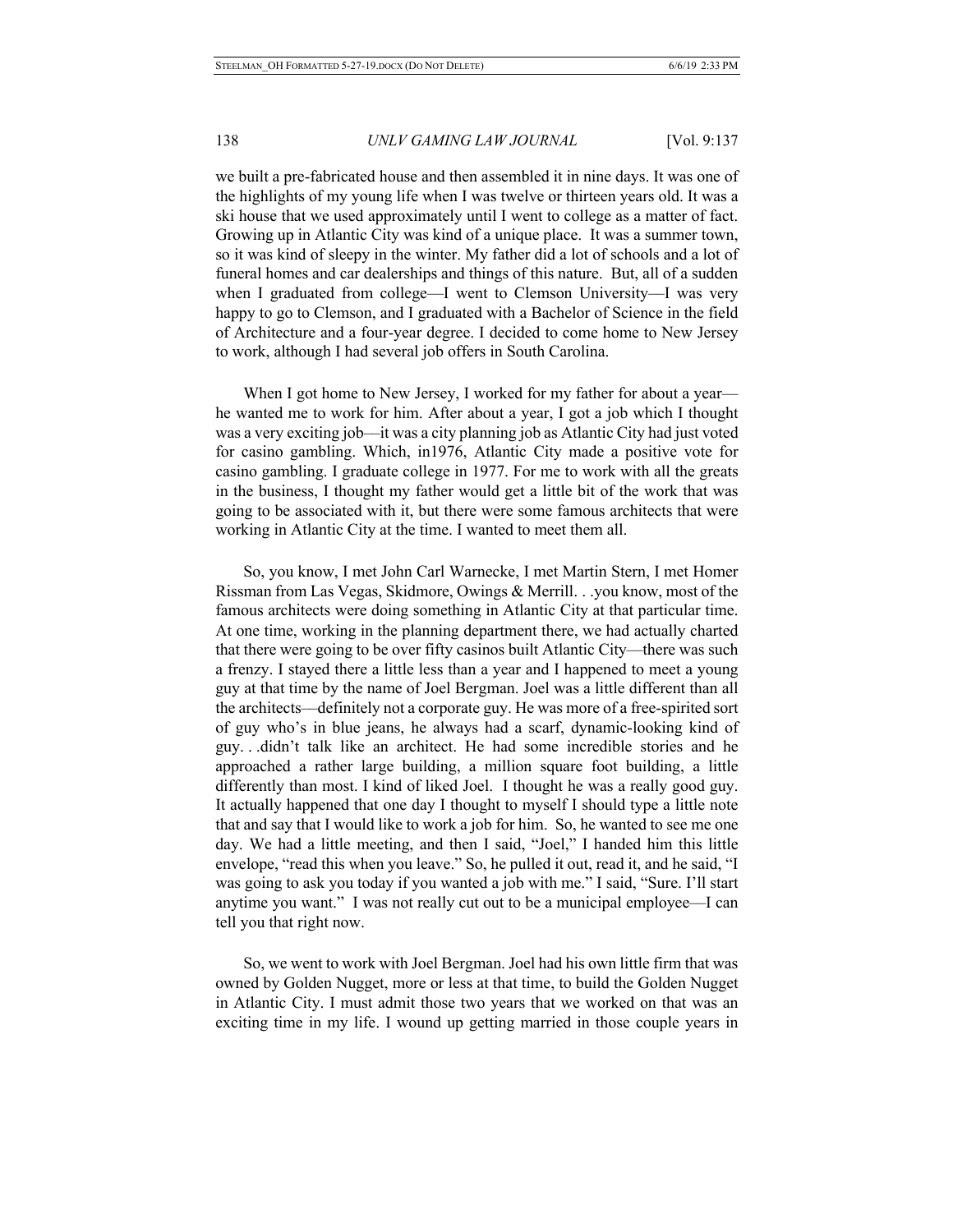1980. It was really a difficult time for us, very difficult to build that building. And I realized that we were working for a different sort of client than Steve Wynn. I mean, here was a visionary sort of guy , who knew what he wanted in almost every aspect of the project. He could have easily been an architect. He was a great architect, great planner, great visionary sort of guy. I'll tell youevery minute with Joel was a joy for me. I really enjoyed every single thing, even the screaming matches. I talk about them fondly today as we would scream at one another once in a while. So, as I went into this, I realized that this was a good profession, part of my profession. The buildings were built fast; they weren't built slowly. They were built to make money; they weren't built to win architectural awards. They were very good for society because they created an awful lot of jobs––they made a lot of people happy. True, there was some gambling that was not great for some people, but there was also alcohol that is, for some people, not great as well.

So, I thought that these buildings were pretty special and they were really distinctive. They were as close as an architect could be to Disney and to the kind of characteristics that carry you away to a different place in time, as Disney might be. And so, I decided kind of at that particular time with Joel that I would do this as a life's work sort of thing. We were offered a position kind of weirdly. We were supposed to move to Las Vegas to do what was called the Victoria's Sporting Club, which was Steve Wynn's attempt before the Mirage. At the last minute, Joel loved Atlantic City––I'm not sure why— he decided that he wanted to stay, and he wanted me to stay with him. So, we did work for about a year for Resorts International on what would then become the Trump Taj Mahal. Joel and myself, after about a year, got a call from Steve Wynn: "Let's move to Las Vegas." I couldn't be happier moving to Las Vegas to be honest with you. At first, we all went back to do the Golden Nugget Marina, which was going to be Steve Wynn's second casino in Atlantic City. But in 1985, he broke the news that he was going to sell Atlantic City and he wanted us all to move to Las Vegas– –and we did, most of us did. Several of us here moved so there are many people that worked in that little group in Atlantic City that moved here with Steven Wynn or around Steve Wynn.

And then we started to work directly on the Mirage. We spent about four years of our lives on the Mirage. In the middle of that in 1987––I was sort of an entrepreneurial guy all my life. . . I had many little businesses when I was a kid, and put myself more or less through college. My parents gave me some help–– God bless my father. But, you know, I was on my own. So, I knew that I wanted to have my own sort of business, and the opportunity came up through another guy that we met and who I really worshipped––was a guy named Henry Conversano, who just recently passed away maybe three months ago. $2$  Henry

<sup>&</sup>lt;sup>2</sup> This interview was conducted on January 8, 2019.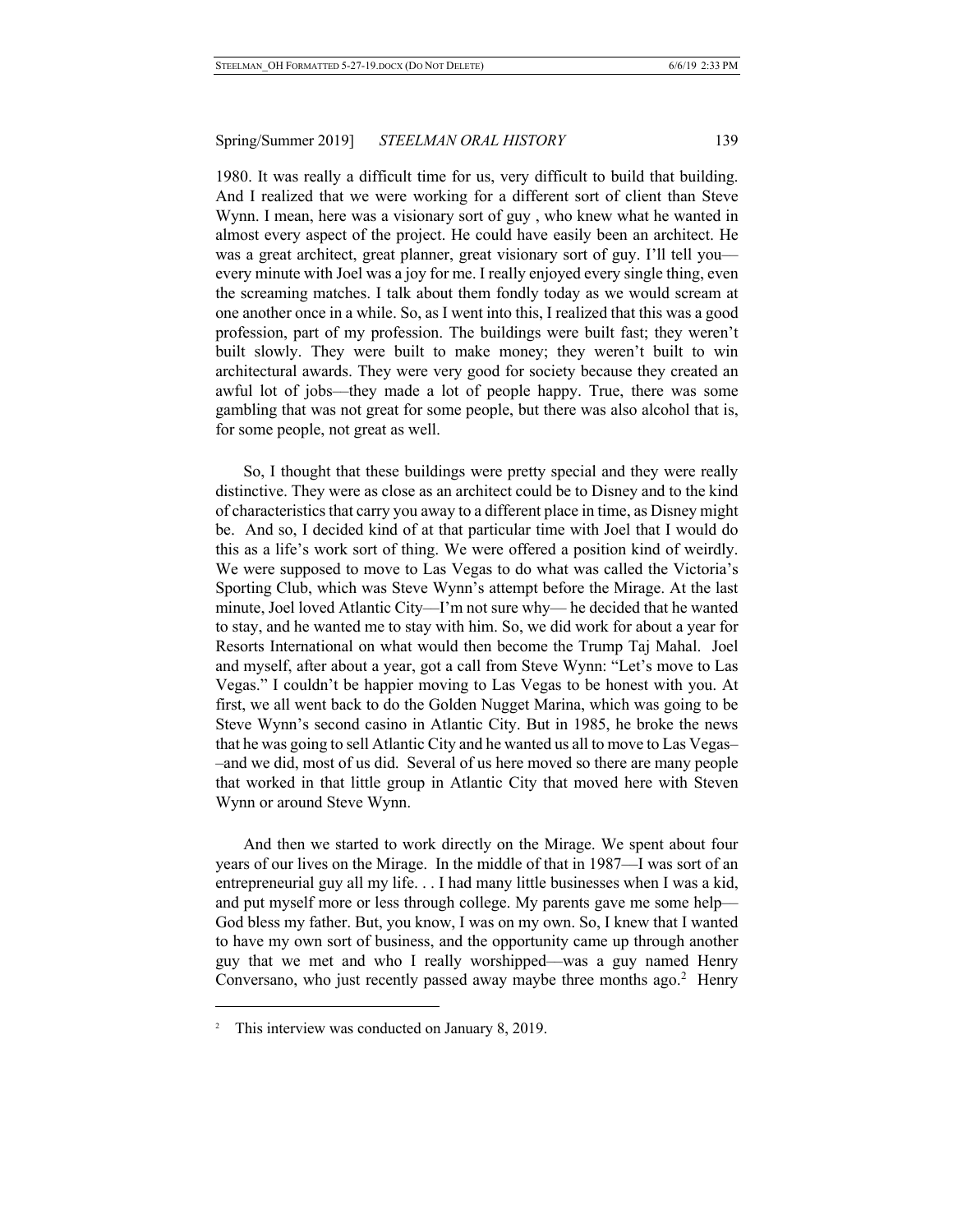$\overline{a}$ 

## 140 *UNLV GAMING LAW JOURNAL* [Vol. 9:137

was Steve Wynn's interior designer, as well as being the interior designer for Harrah's Lake Tahoe, and for Bill Harrah. . .as well as Playboy and many of the other casino companies. Henry was an extremely talented designer that was schooled in New York City, from New York City. He eventually became Donald Trump's designer for his penthouse apartment in the Trump Tower. Henry wanted me to be with him on many jobs because he felt if he had an architect with him, he could easily combat some of the what he considered "nonprogressive" thinking of architects––just as Walt Disney thought that architects were mathematical thinkers, not design thinkers. So anyway, with his help, I started my own practice on Desert Inn Road here––3300 Desert Inn––and I started working with Henry Conversano. I left the Golden Nugget and Atlandia Designs––it was Henry's call––and that was the start of my own business on June 15, 1987.

My first little project was the front of Bally's, which never got built. We had some other projects. I was introduced to Cactus Pete's in Jackpot, Nevada. Caesar's found me, and I did a little work in Palm Springs for them. I eventually found some work with Harrah's—I did Ak-Chin.<sup>3</sup> I didn't realize at this particular time, but it seemed like gaming was going to explode throughout the United States. So, at this time Steve Wynn happened to call Henry back, and Henry said that he and I would like to come back and do work on the interiors of the Mirage. So we did work on the interiors––approximately 200,000 square feet in the casino, sportsbook, California Pizza restaurant, the gourmet rooms, the French room, the Chinese steakhouse––Kokomos, the hotel lobby and those types of things with Henry. When I was with Joel, I designed the porte-cochere. 4 The waterfall, the flaming Volcano was all Steve Wynn's idea, no one else's but his. But I enjoyed working on that project. It was a significant milestone in my life when it opened in 1989. It not only was a project that changed casino design to a certain degree, but it also kind of changed Las Vegas. Las Vegas at that time had sixteen, eighteen million people coming to it every year, and now, forty-two, forty-three million strong every single year, and it all started with that project no matter what anybody says.

Consequently, since then obviously, we've opened a big practice where we've sub-divided our business here into different businesses: architecture, interior design, lighting design, theatrical design, planning. We have an 85 regional company; we have an investment company where we own some of the projects that we actually build; we have an airplane company; and we have a slot

Harrah's Ak-Chin Casino is a hotel and casino, located in Maricopa, Arizona, that is owned by the Ak-Chin Indian community, and operated by Caesar's Entertainment Corporation.

The porte-cochere chandelier at the Mirage resembled a huge stylized flower. Barbara Thornburg, *Style: Architecture: Details, Details*, L.A. TIMES (Dec. 12, 1993), https://www.latimes.com/archives/la-xpm-1993-12-12-tm-1259-story.html.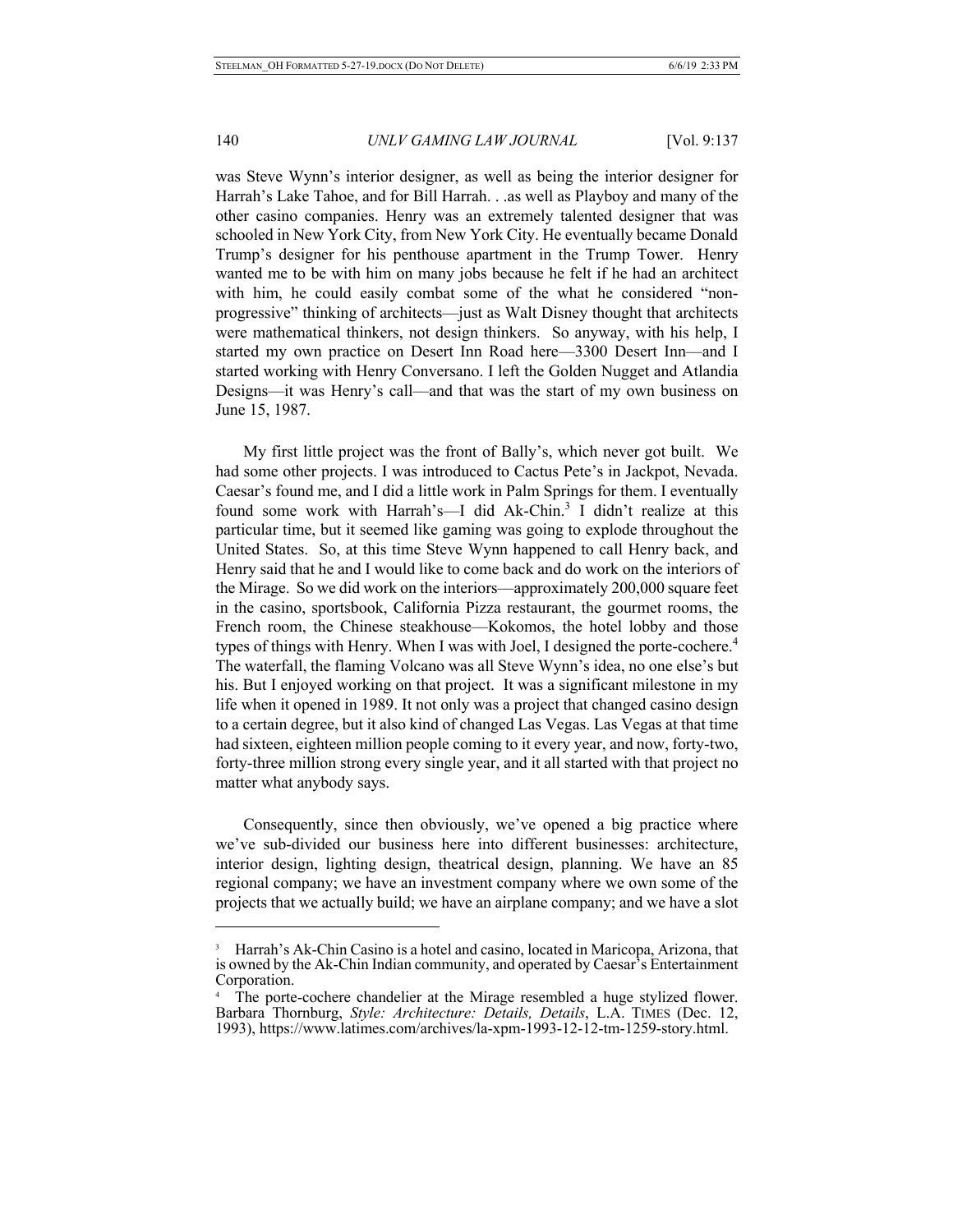machine design and product development company. We've diversified our overall offering here as time went on. We started as an architect––but now we have all these diversified offerings and partners.

*How did you get to the become one of the world's premier designers of the world's top entertainment and gaming destinations?*

Well, it takes a certain *type* of architect to design a gaming facility—one that has to know about planning. Of course, Joel Bergman was one of the greatest casino planners in the world. The planning relationships are very, very important. Not only to the overall financial success of the project from a customer standpoint, but also from an employee's standpoint, energy standpoint, and all sorts of things. There are a lot of rules to casino design, and many architects feel that they can step into it, design a casino, and do a better job than the guys who do it all the time. You know, in City Center, they had sixty-five architects, and of course it led to a solution that is not well received in Las Vegas––at least it wasn't well received when it first opened.

You know, we are great listeners to the mavericks of our industry––the mavericks being Steve Wynn, or KT Lim at Genting, or Francis Lui and his father of Galaxy, or Sheldon Adelson and Rob Goldstein, and Brad Stone and Bill Weidner at the Venetian, Jim Murren at the MGM. You have to be a great listener to these guys. These guys are wanting things that nobody else wants, they're not in your shopping mall. The guys that want things that are in shopping mall are usually the guys that aren't successful. So, you have to be a great listener to the guys that want to break the mold every single time, experiment with things, do a building that is financially successful. In architecture, we always have to realize that we're never going to win an architectural reward for something. You know, I will never become an  $F A I A<sup>5</sup>$  because I'm not that type of architect. I'm a commercially driven architect. I'm driven by finances, profits, jobs, energy, likeability. It drives a lot of architects crazy that in the top ten buildings in America, the Bellagio is listed as one of them. I did not design the Bellagio, but it is of the same type of building that we do. Because it's a memorable event for people––for lay people. The best thing––architects kind of explain their buildings through architecture, through their own ego, their own story. Whereas, we become more accepted by most of the owners is because we really know what we're doing and we pride ourselves in having the top casino in that particular market. That's the goal for us every single time.

<sup>&</sup>lt;sup>5</sup> Fellow of the American Institute of Architects.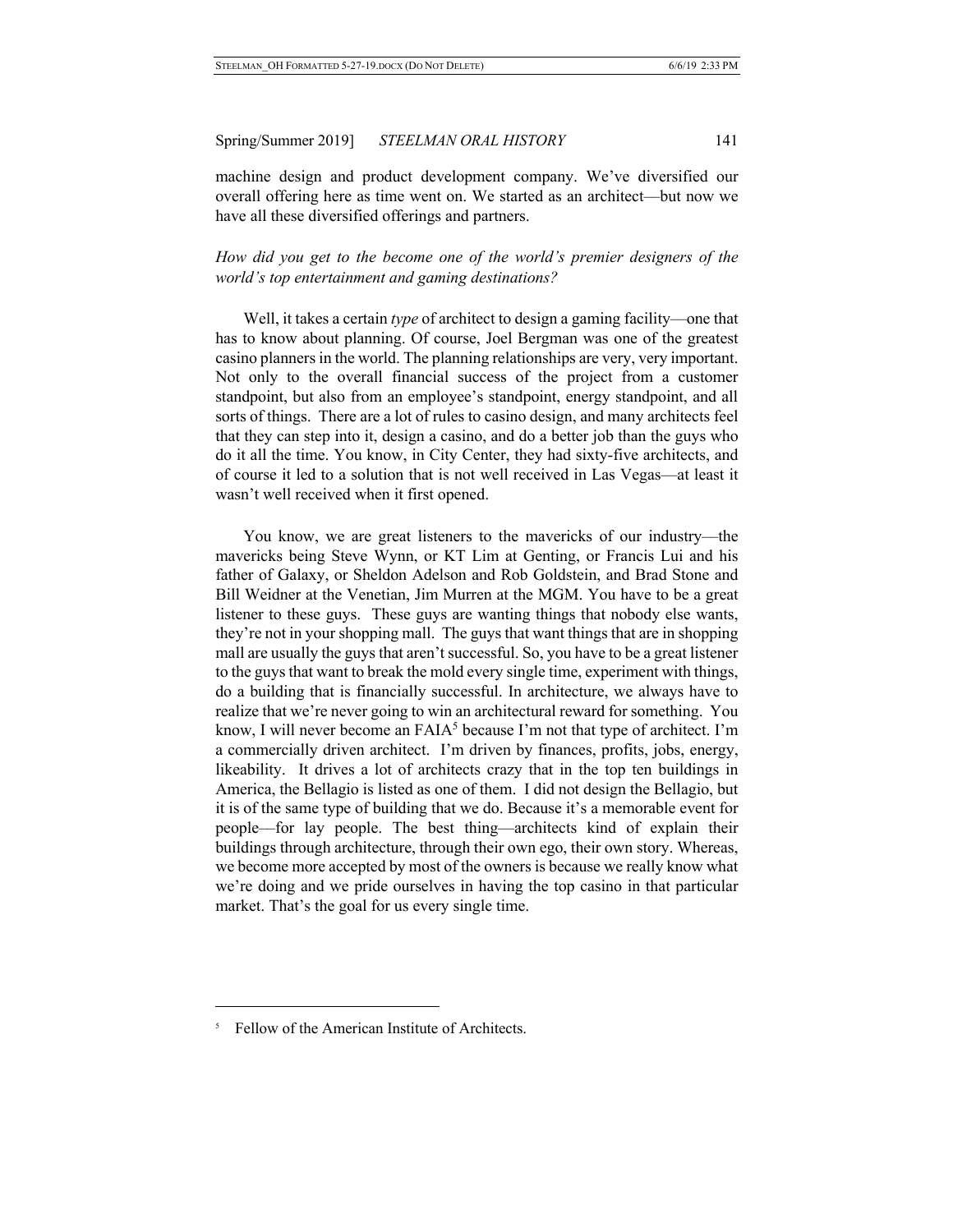$\overline{a}$ 

## 142 *UNLV GAMING LAW JOURNAL* [Vol. 9:137

## *What's one of your most memorable projects, and why?*

There was a lot along the way. I told you about the Mirage-–that was a very memorable project. The first Indian casino we did––Ak-Chin. The biggest riverboat we did––Caesar's in Lawrenceburg, Indiana. When we renovated and modified the Showboat<sup>6</sup> both here and in Atlantic City for Frank Modica—that was extremely memorable. When we did our first European casino––Locarno in Switzerland. Working overseas was a very memorable experience. When we were hired by Sol Kerzner to do the Palace of the Lost City Casino building and the expansion to his entertainment center, that was a very, very memorable experience for us. When Bill Weidner hired us to do the Sands in Macau––that was almost a trend-setting moment for us. We got our second footprint in Asia, and of course it became one of the most successful casinos in the world, eventually leading to Sheldon Adelson's dominance of the casino world from a capitalization standpoint, and then consequently, his dominance of Republican politics.

The Sands Macau was an incredible job for us. We virtually worked a sleepless weekend on Labor Day Weekend in 2001 or 2002, I believe. About ten of us stayed here over the weekend. We designed the casino. We went in on the Tuesday morning after Labor Day to show it to Sheldon, Jim Buyer––who was their architect, and Brad Stone. They all turned to one another and said, "Let's build it," and that's what we did. So that was a pretty unique experience. It was a trendsetting casino in many ways: It had a double height; it had a very high ceiling, where Steve Wynn promoted low ceilings; it had a window in it; it had an east-facing window––it was actually day-lit; it was a stadium of gambling; and it was rather successful. It cost 181 million dollars to build it, 240 million dollars overall. In its second or third year before the Venetian opened, it made almost 600 million dollars in one year, so that was a very successful project. That was pretty memorable and pretty, pretty unique.

Working for KT Lim at Resorts World is a very memorable experience of working with one of the most successful guys in our industry––a true visionary. Working with Francis Lui and Galaxy Projects in Macau the same way. And also working with Tan Sri Dr. Chen Lip Keong, who is the owner of NagaWorld in Cambodia and also in Russia. He is a very interesting guy as well who has changed the casino, how to design a casino in a big sort of way in a little corner of the world, so we've always liked working for him. But I've had many memorable projects along the way. We've designed casinos in France, we've

Mr. Steelman refers to the Showboat Atlantic City, which opened as a casino hotel in Atlantic City in 1987, and the Showboat Hotel and Casino in Las Vegas, which later became known as Castaways Hotel and Casino, and demolished on January 11, 2006.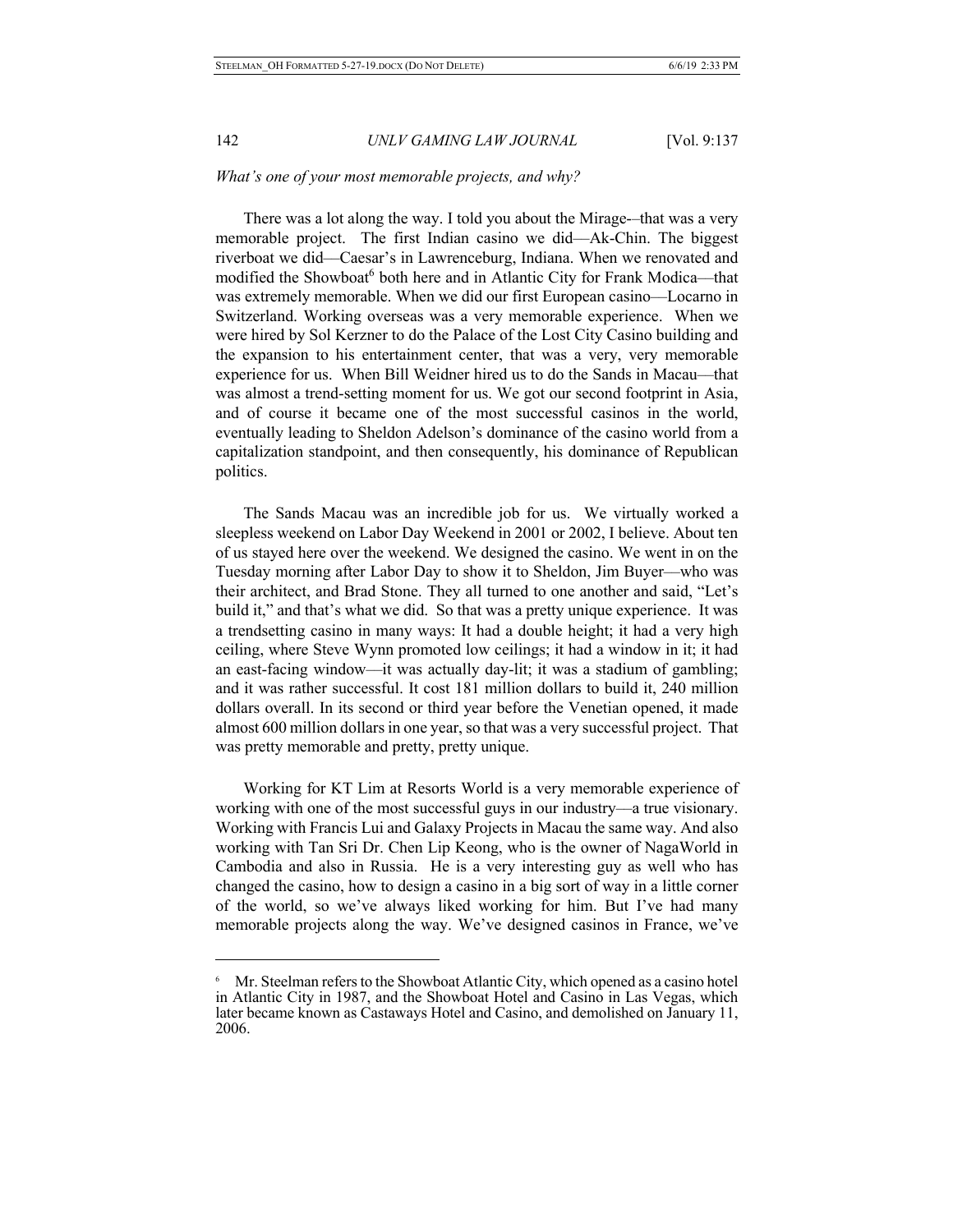designed casinos in Sochi, Russia... Vladivostok... in Greece... in Switzerland. . . in England. . . in Cambodia. . . now Korea. . . Macau. We've done some non-gaming projects in Malaysia where there's theme parks and things of this nature. Each project has its own little story. I mean, I can sit here and tell you a thousand stories on all these little projects, some are big projects. But they're really great, memorable stories that are pretty fantastic––about the building, the construction, the politics, and everything that is associated with our profession in the casino design business.

## *Can you tell us about your experiences working with, and designing projects for Wynn, Adelson, Ruffin, and Prince Albert of Monaco?*

Well, Prince Albert of Monaco was a great story. We were given this opportunity by a friend of ours who used to run the Aladdin here, named William Timmins. Bill Timmins was Director of London Clubs International. We actually, were very friendly with him, were a bit friendly with him, for maybe fifteen years. Bill was the guy in charge of the Aladdin some time and then eventually went over back to London and we did a project for him in Leicester Square––probably the most profitable casino in England. Bill gave us this opportunity to work with Prince Albert of Monaco. We had several meetings with the Prince to renovate Casino Monte-Carlo––the most famous casino in the world––built in 1863, home of the Vanderbilts, and you know, the steel guys gambling in tuxedos and so on. It was interesting working with him, and it was a very interesting project of which, we did the whole project it turned out. It was all done, and then. . .only partially built. There was some labor strife in Monaco and that affected the actual construction of this overall project. But it's a great building, it was a lot of fun to work on such a historic example, and as the Prince asked me, he said, "You know, I don't want it to be a museum. I need it to have life, even though it's historic."

We've also done another historic project where we took a building in the center of Madrid in Spain for a client named Grupo Comar. We turned that into a very high-end casino. Very, very interesting experiences. I think I told you a lot about Wynn and the experiences working with him. Sheldon––a very unique sort of guy, looks at things a lot different than most. I'm not sure if Sheldon really knows how to gamble to be honest with you. He always says the only hand he holds is his wife's. As tough of a man as he, I enjoyed working for him and I always thought that he had a unique perspective on the ancillary businesses associated with casinos––more so than many of the casino-driven clients that we have. He was driven by other things. He was driven by the convention business and the room business, and he was driven––bigger is better. He could do almost anything. He was a powerful guy like that. He would give my girls a little bit of a fit sometimes. They would come here crying, you know the interior designers, but I mean, he was pretty interesting.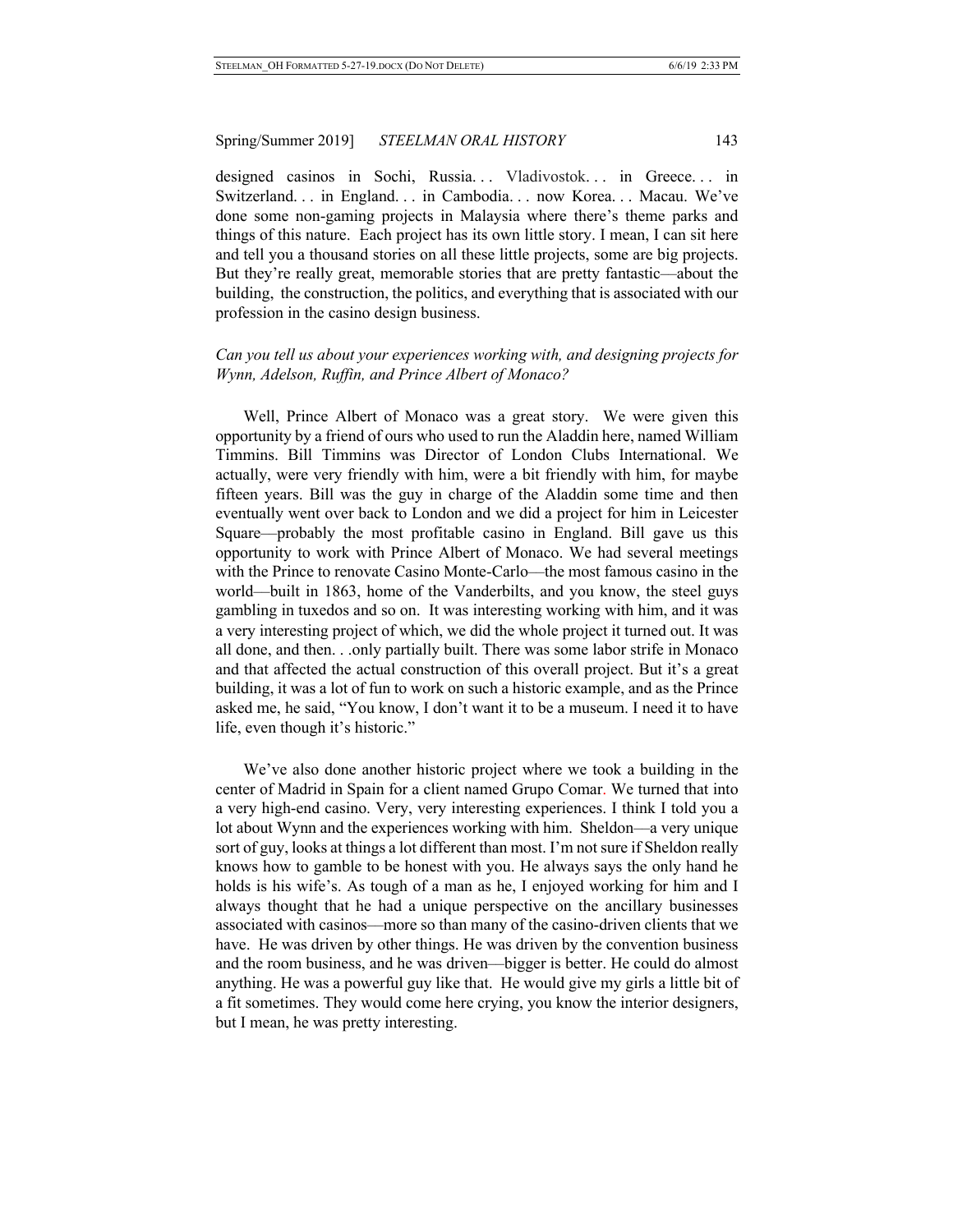## 144 *UNLV GAMING LAW JOURNAL* [Vol. 9:137

Phil Ruffin, kind of an old sort of guy from Kansas City, has a down-deep gambling mentality sort of guy, loves the Gilly's mid-market sort of thing, and working with him was a pretty interesting project, and pretty unique to be honest with you.

As we sit here today, we hope that we'll have ten buildings under construction, and many more under design. We open that we will be influencing other regions of the world to in fact create the entertainment cities that Las Vegas has become. We're working on new entertainment cities in Korea, India, Cambodia, Vietnam, all sorts of places. We're very anxious to see how the digital revolution––virtual reality and augmented reality––actually come into our overall practice here and see how that affects our overall business as we carry forward and go forward in this life.

I'm very fortunate that I have a daughter who will be an architect. She graduated from Oklahoma and Clemson––she's downstairs right now. She is in the process of taking all her very difficult architectural exams. I have a son who is a film producer sort of a guy––he does lots of film works for rock and roll bands and DJs. He was an actor at one time in several movies.

# *I'm looking at your Dragon Hill Project in Vietnam. . .how do these designs come to you?*

A lot of people ask that. You know, the design of the project is influenced by the people that are going to use it, and then the location where it's at. So, we always need to be respectful of that location because if not, a casino looks like they copied a downtown Las Vegas casino and put it in the middle of Moscow, I mean it looks stupid. So, we have a lot of rules about the architecture. The exterior architecture gets checked once, but then the interior gets checked over and over again. We have many rules about driving and traffic and structural grids and parking garages––there are many, many rules to in fact do this. As far as your overall aesthetic as you come into things, the casino design has morphed along with society. Society has changed, so has casino design. If you still look at the spaces that have been created that are successful, that have been successful, Steve Wynn would always look to the 18,000 oval at Caesar's Palace––probably the most successful casino square footage in Las Vegas. We wanted to change it, we wanted to advance it, but we didn't want to not have that. So, there's always a kind of a stepping stone. You're stepping from the next thing to the next thing to the next thing to the next thing. True, you need a visionary like KT Lim or Steve Wynn or Francis Lui to in fact take you on that journey as an architect. True, you can suggest things to them and they are open to suggestions. And of course, as a filter for suggestions here, we hear them all. Some we are not that fond of, and others we're very fond of, but we know for a fact that we have to continually advance our buildings to make more money, to be more successful,